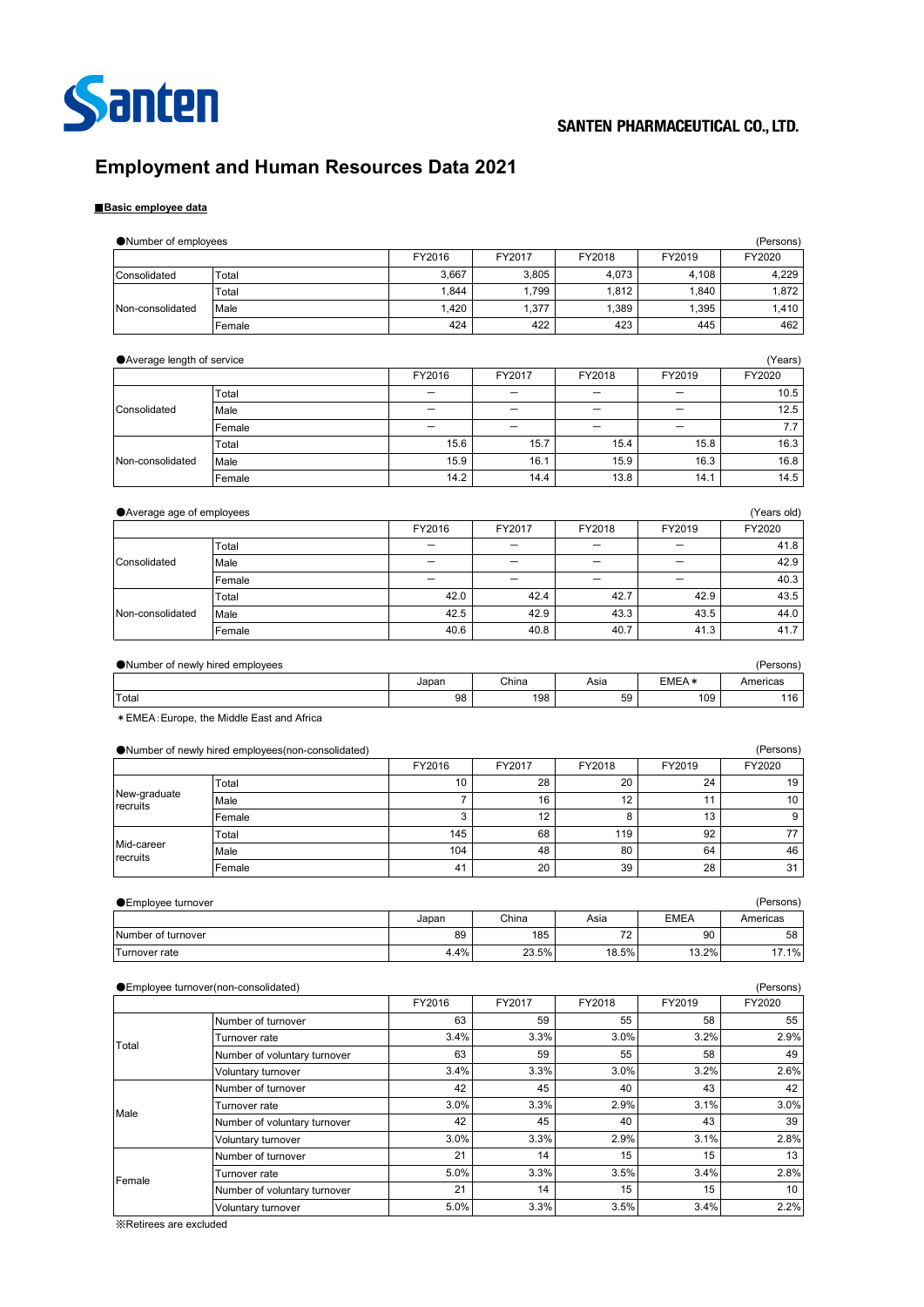| ● Reemployment (non-consolidated)<br>(Persons) |        |        |        |        |        |
|------------------------------------------------|--------|--------|--------|--------|--------|
|                                                | FY2016 | FY2017 | FY2018 | FY2019 | FY2020 |
| Reemployment applicant                         |        | 18     | 19     | 15     |        |
| Re-employee                                    |        | 18     | 19     | 15     | 29     |
| Reemployment rate                              |        | 100%   | 100%   | 100%   | 94%    |

●Average remuneration (non-consolidated)

|        |        |        |        | (Thousand yen) |
|--------|--------|--------|--------|----------------|
| FY2016 | FY2017 | FY2018 | FY2019 | FY2020         |
| 8,125  | 8,195  | 8,192  | 8,288  | 8,269          |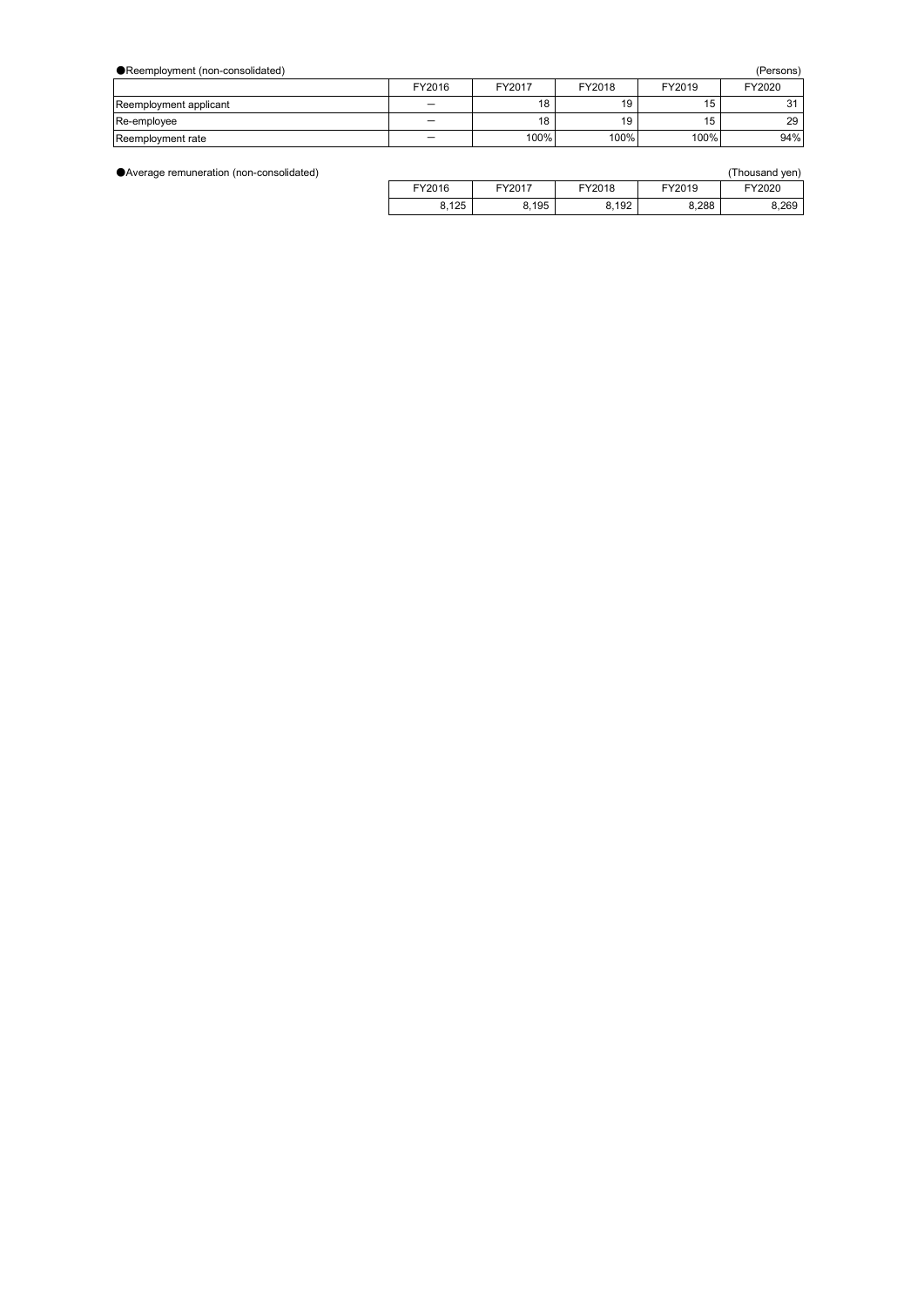## ■**Diversity**

●Number of employees in each region (consolidated) (Persons)

|              | FY2016 | FY2017 | FY2018 | FY2019 | FY2020 |
|--------------|--------|--------|--------|--------|--------|
| Japan        | 1.975  | 2.015  | 2.001  | 1.994  | 2,004  |
| China        | 591    | 652    | 753    | 808    | 790    |
| Asia         | 219    | 255    | 352    | 382    | 396    |
| <b>EMEA</b>  | 669    | 651    | 738    | 667    | 690    |
| Americas     | 213    | 232    | 229    | 257    | 349    |
| Santen Group | 3,667  | 3,805  | 4,073  | 4,108  | 4,229  |

●Employee population by gender

|                                                          | FY2016   | FY2017 | Y2018 | FY2019 | FY2020 |
|----------------------------------------------------------|----------|--------|-------|--------|--------|
| Ratio of female in the total employee (consolidated)     |          | _      | _     |        | 42.2%  |
| Ratio of female in the total emplovee (non-consolidated) | $23.0\%$ | 23.5%  | 23.3% | 24.2%  | 24.7%  |

●Management population by gender

|                                                      | FY2016 | FY2017 | FY2018 | FY2019 | FY2020 |
|------------------------------------------------------|--------|--------|--------|--------|--------|
| Ratio of female in executive                         | 4.5%   | 4.8%   | 4.5%   | 9.1%   | 12.0%  |
| Ratio of female in the management (consolidated)     | -      |        |        |        | 38.4%  |
| Ratio of female in the management (non-consolidated) | 10.2%  | 10.0%  | 10.7%  | 12.6%  | 12.2%  |

| $\bullet$ Employment of people with disabilities (Santen Group in Japan $\ast$ ) |           |           |           | (Persons) |           |
|----------------------------------------------------------------------------------|-----------|-----------|-----------|-----------|-----------|
|                                                                                  | June 2017 | June 2018 | June 2019 | June 2019 | June 2020 |
| Number of people with disabilities                                               | 44        | 45        | 50        | 54        | 59        |
| Rate of people with disabilities                                                 | 2.19%     | 2.20%     | $2.42\%$  | 2.62%     | 2.88%     |

\*Santen Group in Japan: Santen Pharmaceutical Co., Ltd. And consolidated subsidiaries in Japan

| (Persons)<br>• Number of temporary employees  |        |        |        |        |        |
|-----------------------------------------------|--------|--------|--------|--------|--------|
|                                               | FY2016 | FY2017 | FY2018 | FY2019 | FY2020 |
| Temporary employees                           | –      |        |        |        | 990    |
| Temporary employees (Santen Group in Japan *) | –      | 82     | 130    | 112    | 122    |
| Dispatched employees (Santen Group in Japan)  |        | 170    | 163    | 181    | 181    |
|                                               |        |        |        |        |        |

\*including the number of assigned employees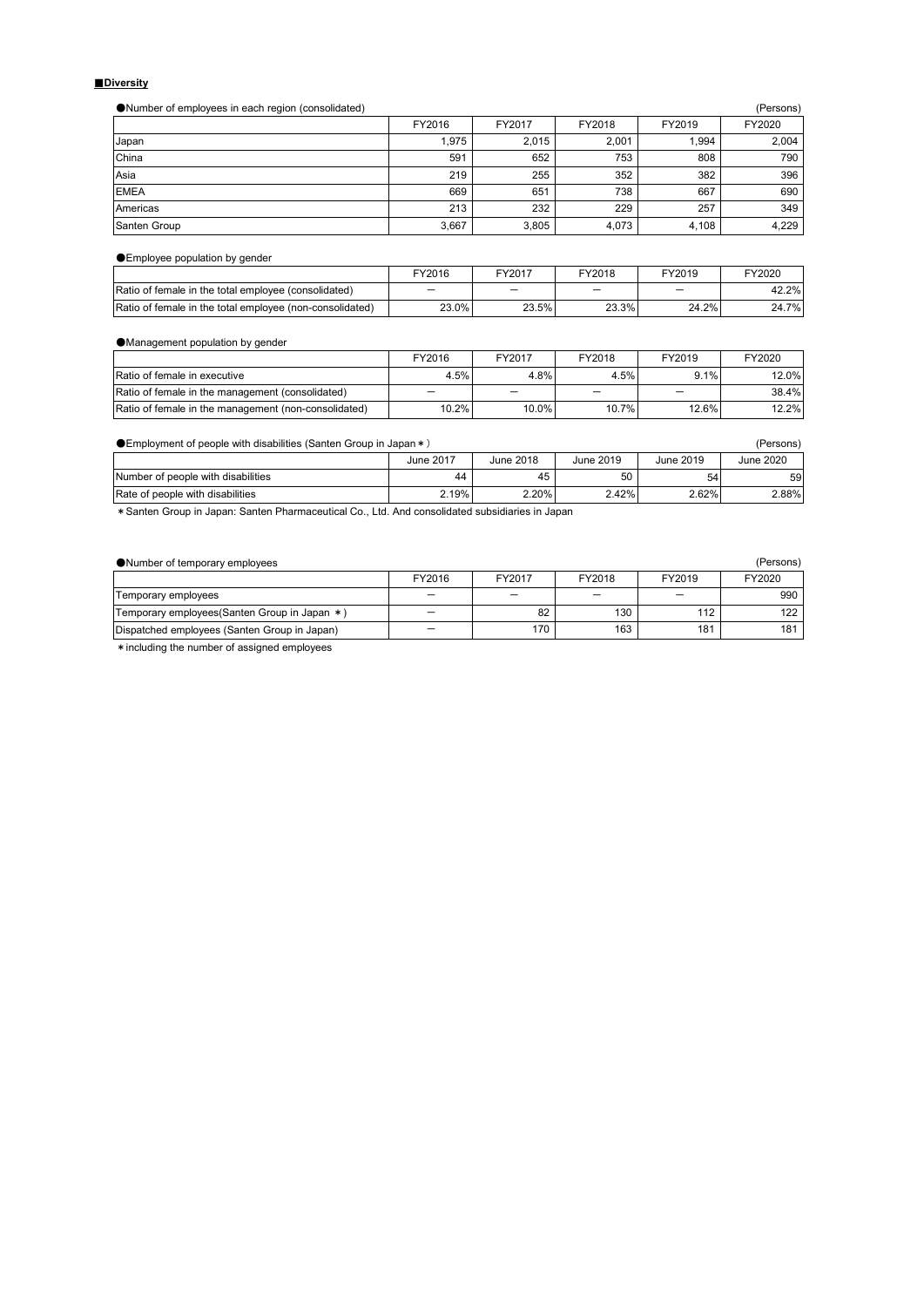## ■**Work-life balance**

| ●Number of users of childcare and nursing care systems (Santen Group in Japan) |                                                                      |                |          |          | (Persons) |          |
|--------------------------------------------------------------------------------|----------------------------------------------------------------------|----------------|----------|----------|-----------|----------|
|                                                                                |                                                                      | FY2016         | FY2017   | FY2018   | FY2019    | FY2020   |
|                                                                                | Maternity leave                                                      | 25             | 23       | 21       | 26        | 24       |
| Special (paid)<br>holiday                                                      | Nursing care holiday for a preschool<br>child                        | 11             | 12       | 22       | 11        | 6        |
|                                                                                | Nursing care holiday for an elderly or<br>disabled family            | $\overline{2}$ | 4        | 4        | 0         | 3        |
| Childcare leave<br>system                                                      | Childcare leave (Female)                                             | 37             | 43       | 18       | 40        | 43       |
|                                                                                | Childcare leave (Male)                                               | O              | 3        | 4        | 49        | 77       |
|                                                                                | Return to work rate                                                  | 100%           | 100%     | 100%     | 100%      | 100%     |
| Short working-hour<br>system for childcare                                     | Short working hours for nursing care                                 | 27             | 32       | 32       | 31        | 29       |
| Nursing-care                                                                   | Nursing care leave                                                   |                | $\Omega$ | $\Omega$ |           |          |
| leave system                                                                   | Short working hours for nursing care                                 | 0              | $\Omega$ | $\Omega$ | 0         | $\Omega$ |
| Annual paid                                                                    | Nursing care holiday for a family<br>member                          | 81             | 85       | 75       | 63        | 37       |
| holiday reserve<br>system                                                      | Nursing care holiday for a child<br>(included in above)              | 42             | 43       | 38       | 39        | 12       |
|                                                                                | Childcare holiday for a child of<br>elementary school age or younger | 44             | 56       | 46       | 52        | 37       |

## ●Childcare and nursing care systems

|                                            |                                                                      | Description                                                                                                                                                                                                                                     |
|--------------------------------------------|----------------------------------------------------------------------|-------------------------------------------------------------------------------------------------------------------------------------------------------------------------------------------------------------------------------------------------|
|                                            | Pre- and post- childbirth holidays                                   | A pregnant woman can take leave from six weeks before childbirth (14 weeks in the<br>case of multiple pregnancy) up to eight weeks after the childbirth date.                                                                                   |
| Special (paid)<br>holiday                  | Nursing care holiday for a preschool<br>child                        | If an employee needs to provide nursing care for a child before the page of admittance<br>to elementary school, he/she can take leave of up to 10 days a year.                                                                                  |
|                                            | Nursing care holiday for an elderly or<br>disabled family            | If an employee needs to provide nursing care for a family member certified for long-term<br>care or need of support, he/she can take leave of up to 10 days a year.                                                                             |
| Childcare leave<br>system                  | Childcare leave                                                      | This system allows employees to take leave until their child reaches the age of one year<br>and six months, or the age of two years if their if there are certain special circumstances.                                                        |
| Short working-hour<br>system for childcare | Short working hours for nursing care                                 | This system allows employees raising a child in the third grade of elementary school or<br>younger to reduce their working hours by 30 minutes, one hour or two hours.                                                                          |
| Nursing-care leave                         | Nursing care leave                                                   | If an employee needs to provide nursing care for a family member certified for long-term<br>care, this system allows him/her to take leave or reduce his/her working hours by a unit                                                            |
| system                                     | Short working hours for nursing care                                 | of 30 minutes within the limit of two hours, for a total of 186 days for one family member.                                                                                                                                                     |
| Annual paid holiday                        | Nursing care holiday for a family<br>member                          | If an employee needs to take leave to provide nursing care for his/her spouse, child or<br>parent, this system allows him/her to use his/her reserved annual paid holidays.                                                                     |
| reserve system                             | Childcare holiday for a child of<br>elementary school age or younger | If an employee needs to take leave to look after a child of elementary school age or<br>younger (on the occasion of a school even, medical examination, vaccination, etc.), this<br>system allows him/her to use reserved annual paid holidays. |

●Annual paid leave (Santen Group in Japan) (Days) (Carrier and the Santa Control of Days) (Days)

| <b>WATHING DUN IGUVG TOUTIGH OTOUD IN UGDUM</b> |        |        |        |        | $\omega$ |
|-------------------------------------------------|--------|--------|--------|--------|----------|
|                                                 | FY2016 | FY2017 | FY2018 | FY2019 | FY2020   |
| Days granted                                    | 18.1   | 18.3   | 17.9   | 18.8   | 18.0     |
| Days taken                                      | 10.5   | 11.1   | 10.8   | 15.7   |          |
| Percentage of days taken                        | 57.9%  | 60.5%  | 60.5%  | 83.5%  | 65.4%    |

| ● Volunteer leave (Santen Group in Japan)<br>(Persons) |        |        |        |        |        |
|--------------------------------------------------------|--------|--------|--------|--------|--------|
|                                                        | FY2016 | FY2017 | FY2018 | FY2019 | FY2020 |
| Number of people                                       |        |        |        |        |        |

| ● Average overtime work per month (Santen Group in Japan)<br>(Hours/month by person) |        |        |        |        |        |  |  |
|--------------------------------------------------------------------------------------|--------|--------|--------|--------|--------|--|--|
|                                                                                      | FY2016 | FY2017 | FY2018 | FY2019 | FY2020 |  |  |
|                                                                                      | 14.7   | 13.7   | 11.9   | 11 O   | 9.2    |  |  |